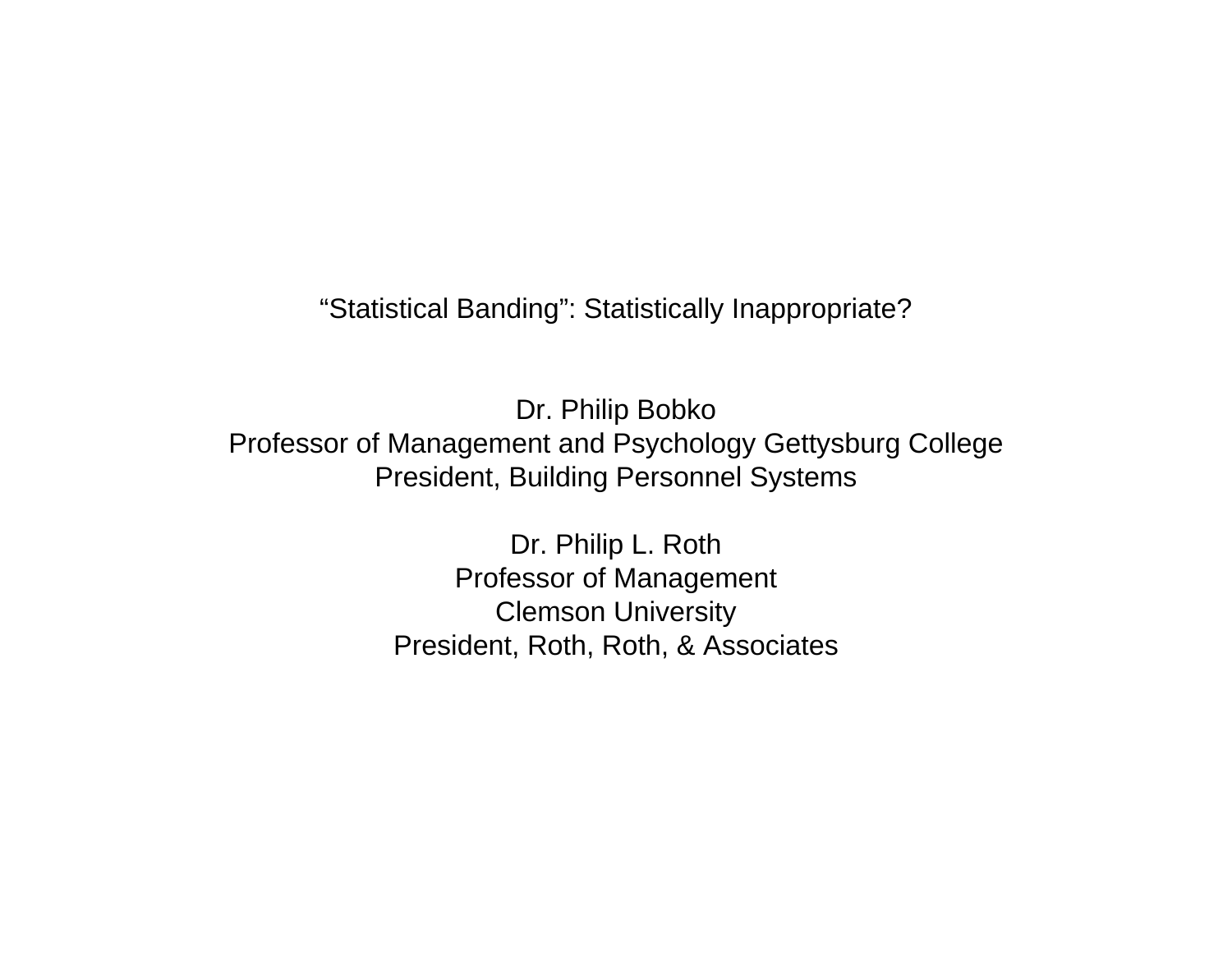### **Overview**

- $\bullet$  Statistically-based banding is used extensively in public sector organizations to denote ranges of scores that are allegedly "equal" with respect to selection
- •There are major criticisms, yet banding persists
- • Regarding diversity, even banding theorists demonstrate it doesn't accomplish this goal without subgroup preferences in bands
- •We present other, new/unstated problems with banding
- •Individuals within a band are indeed different
- $\bullet$  Bands, as currently mis-constructed, are too wide and mis-label too many individuals as equal with respect to selection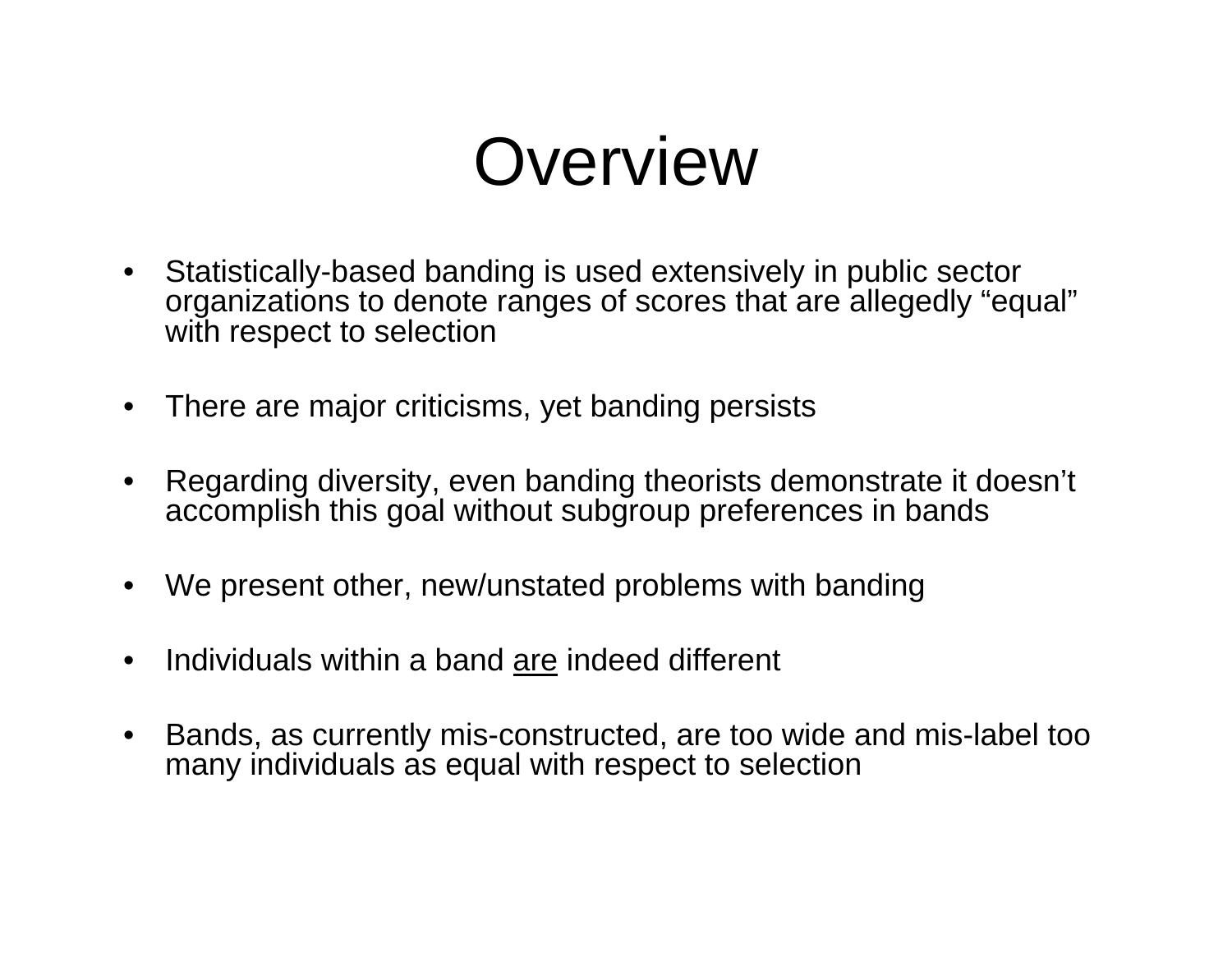### Some formulas

- [1] SEM = σ<sub>x</sub> √1-rel
- SD associated with the difference in two scores is [2] **SED** = **SEM** =  $\sqrt{2}(\sigma_x\sqrt{1-rel})$ − *rel*
- Thus, the bandwidth is typically [3] Bandwidth = 1.96  $\sqrt{2}(\sigma_{\scriptscriptstyle X} \sqrt{1-rel})$ − *rel*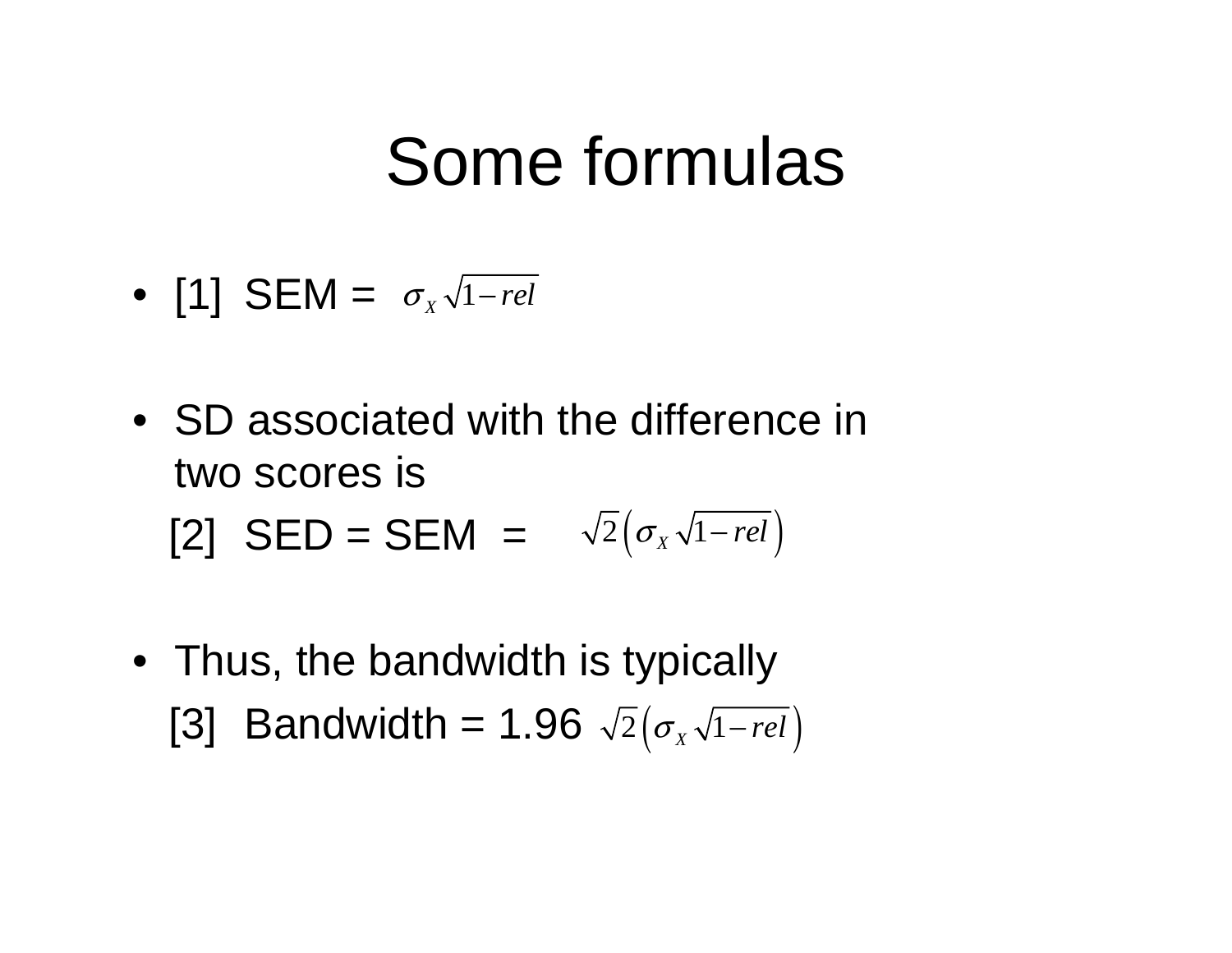## Current procedures

- If two scores differ by more than the bandwidth value, they are said to be "statistically reliably different"
- In Cascio et al. (1991), scores ranged from 22 to 96 and all scores between 96 and 84 in the first band
- Current banding formulas imply that IQs of 110 (75th percentile) and 123 (94th percentile) are essentially equivalent
- Or, any score between 720 and 790 on the SAT math test would be considered equivalent to a score of 800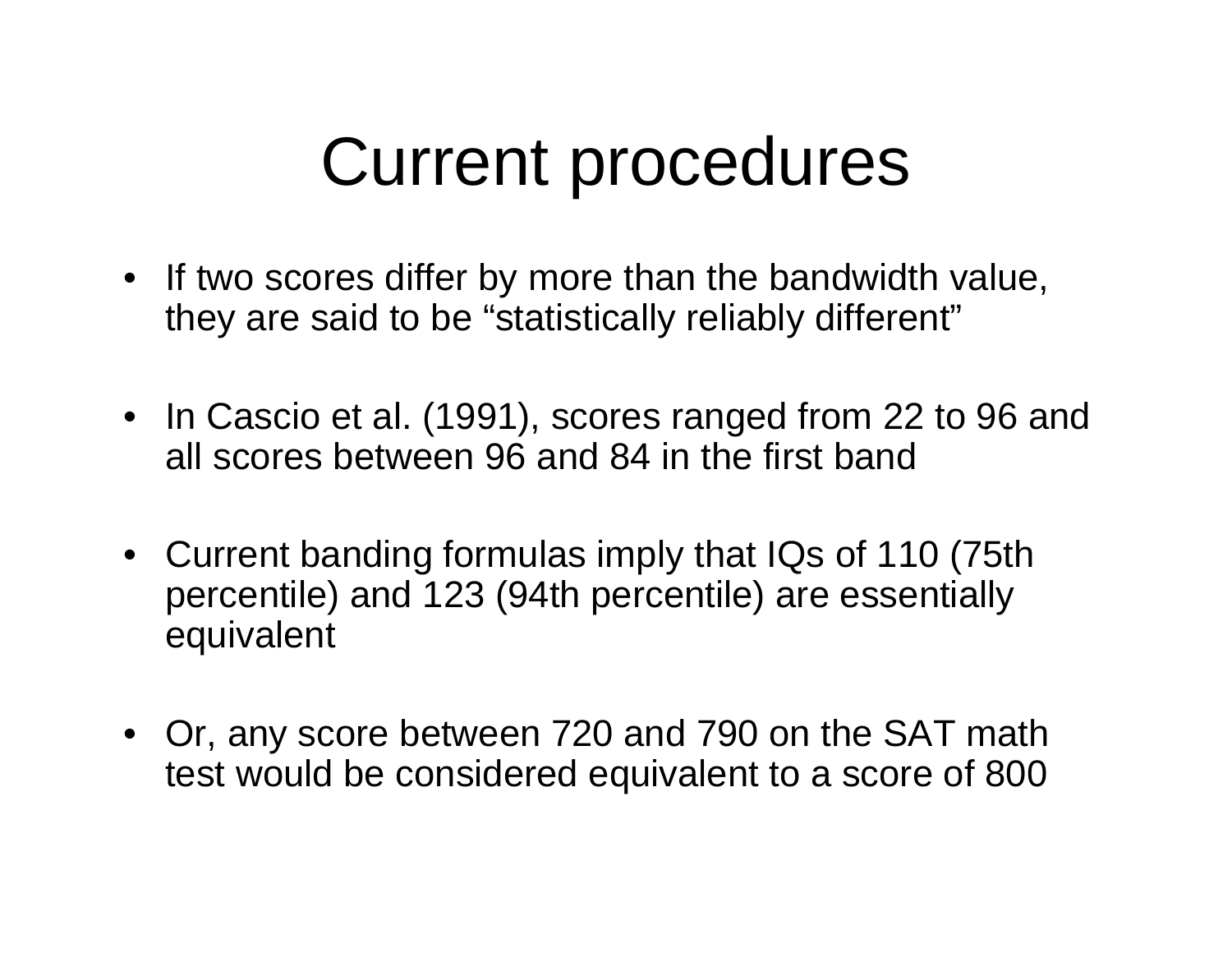# Scores in a band ARE different

- Bands are computed around a <u>single</u> observation, but organizations are concerned about aggregate utility across hiring decisions
- The issue is: are top scoring individuals statistically better, on average, than others in a band? The answer can be "Yes."
- Consider Cascio et al. (1991). The top score was 96. We computed mean score for the n=534 in first band. Using a conservative assumption about standard deviations, the difference is "significant"  $(t = -14.70, p < .05)$
- • On average, scores in the first band are less than the highest scoring individuals (scores of 96)
- Further details available in Bobko & Roth, *International Journal of Selection and Assessment* (2004)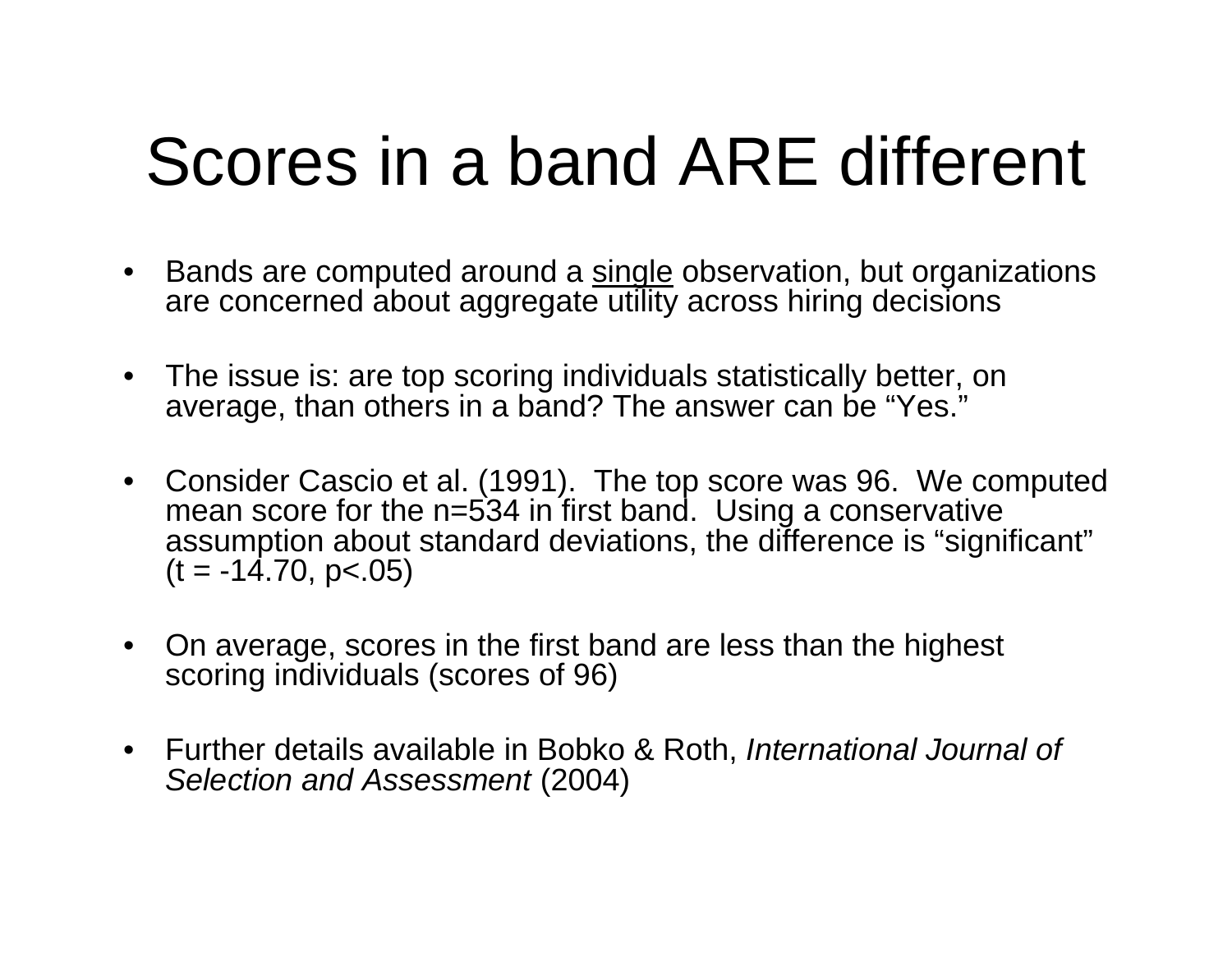#### Bands are too wide

- To try to recover from a logical inconsistency, bands are constructed from the "highest available score" (see Cascio et al., 1995)
- However, standard errors of measurement (SEMs) depend upon the underlying level of the test taker – well-known in classical test theory and item response theory (and in APA Standards)
- Smaller SEMs are associated with high/top scorers; yet banding uses a SEM which better reflects test takers (and scores) at the middle of the distribution (often not who you want to select)
- This is intuitively true and obvious from the binomial; really good people will get most things correct and have relatively less implicit variation in their scores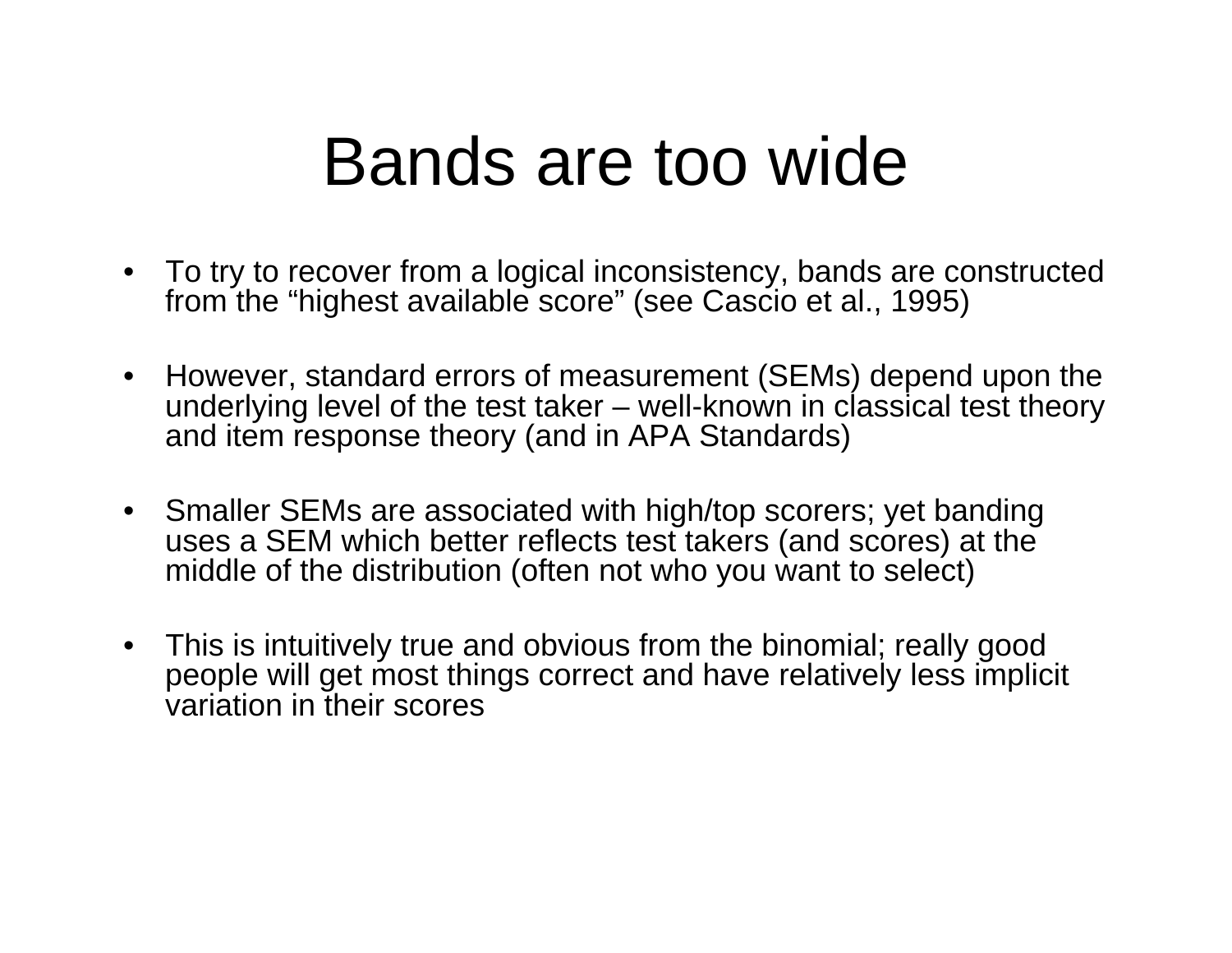#### Demonstrating bands are too wide

- •Used Math Knowledge (MK) Form 9A test from the ASVAB
- • Computed bands using the traditional (incorrect) unconditional SEM approach
- • Computed bands using conditional SEMs (using the binomial error approach and an IRT approach)
- $\bullet$  With current banding approach, 30% of the individuals would be labeled equivalent; using more correct approach, 14% would be labeled equivalent
- $\bullet$ Thus, bands as currently mis-calculated are at least 50% too wide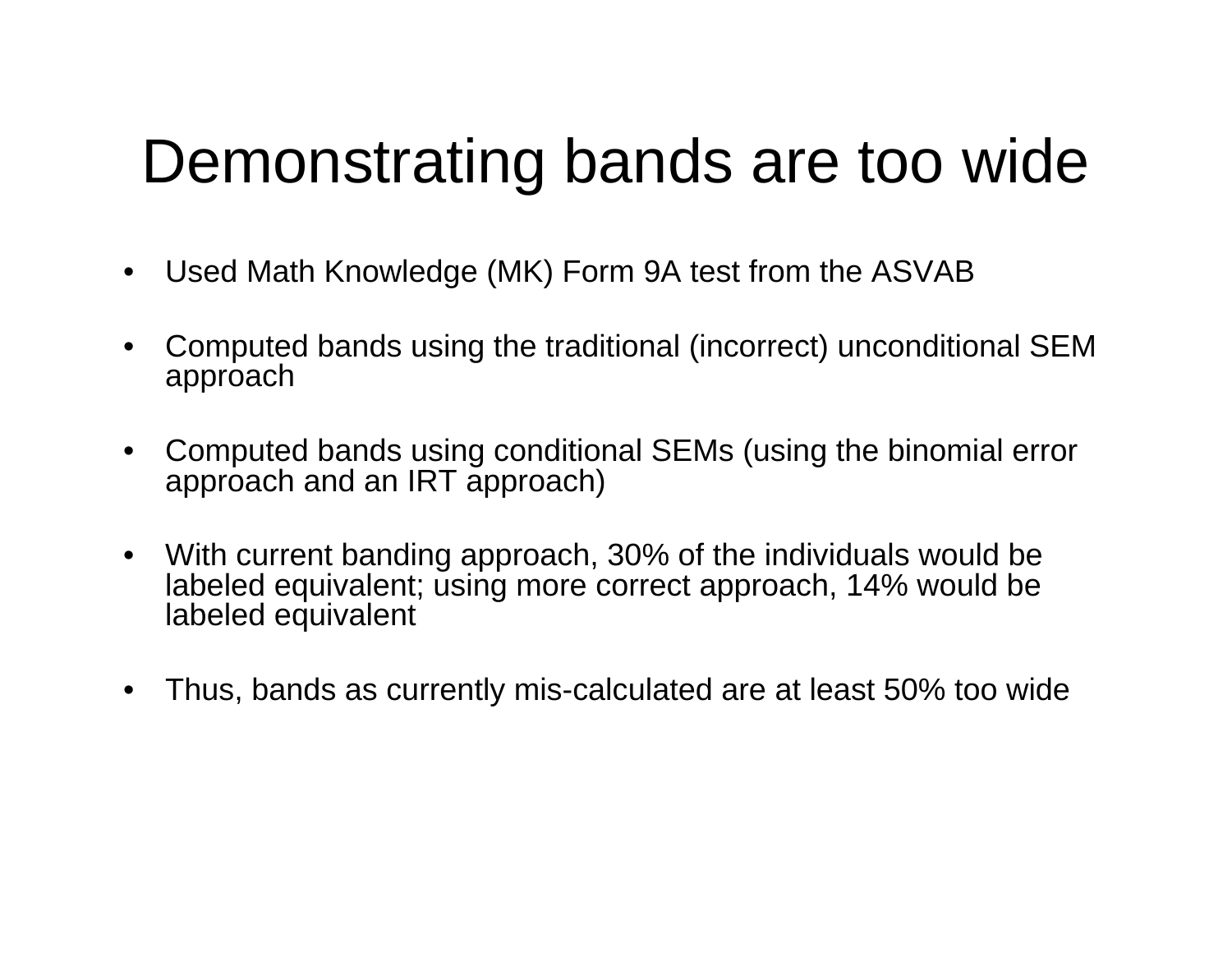## More simulations

- We modeled what would happen if the test was more difficult; bands would be reduced in size by about 36%
- We modeled what would happen if the test was easier; bands would be reduced in size by about 63%
- More details are in Bobko, Roth, & Nicewander (*Organizational Research Methods*, 2005)